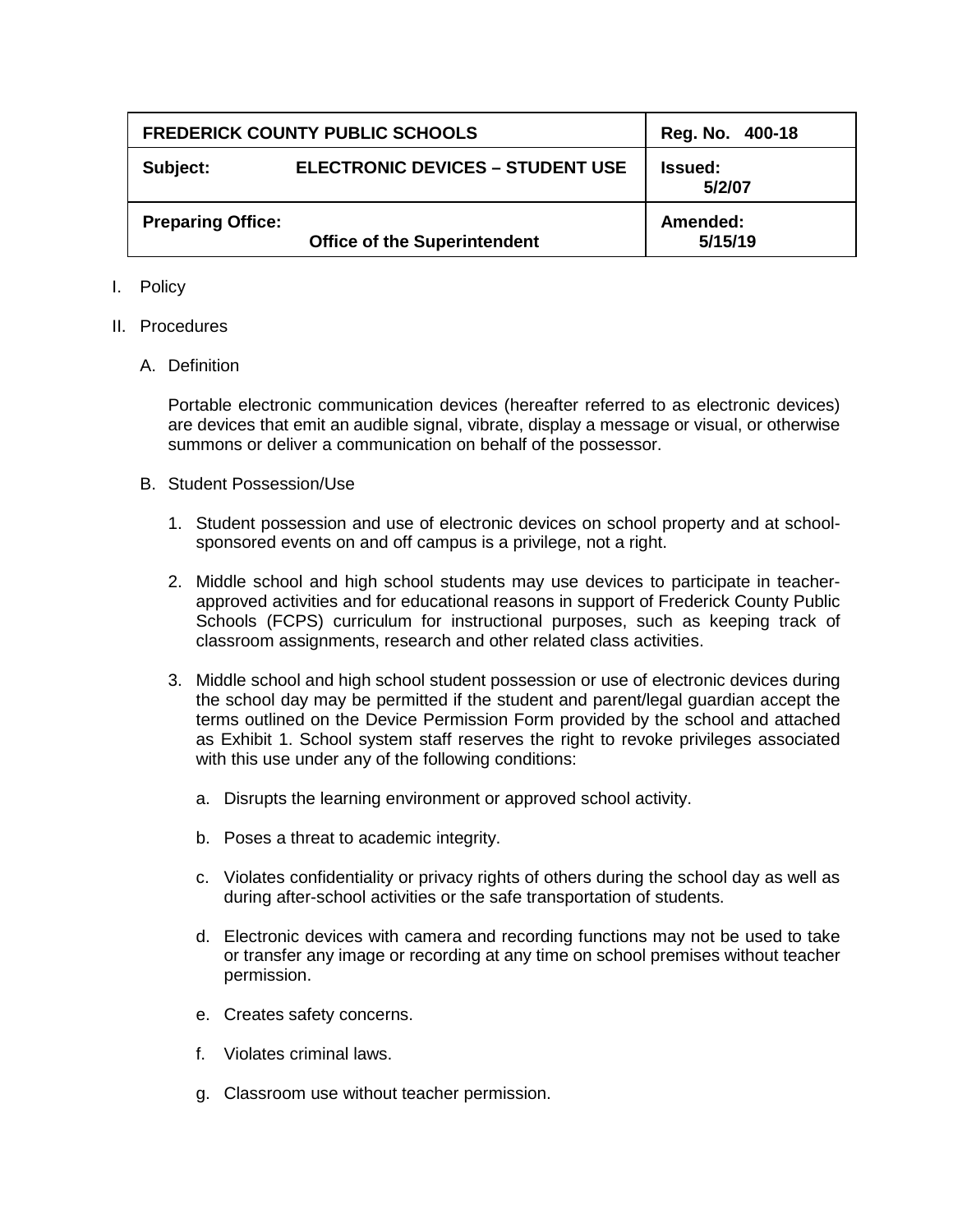- 4. At the elementary level, use of electronic devices may be permitted with the approval of the principal. If approved, all provisions of this regulation will apply.
- 5. Student Tracking Safety Devices

The use of Student Tacking Safety Devices is prohibited on FCPS property. In the event of medical necessity, parents should seek permission from the school principal for his/her child to wear a student tracking safety device during the school day. Requests shall be reviewed by the principal and approved by the Department of Technology Infrastructure. All approved exceptions must meet the following conditions:

- a. The device is managed by the parent, and the parent recognizes and accepts that FCPS is not liable for any damage or loss of the device.
- b. The parent acknowledges in writing that they understand under Maryland wiretap and privacy laws they are not permitted to listen in or record others, and they affirm the listening device will be disabled during the school day or at school related activities.
- c. FCPS reserves the right to rescind the approval if use proves to be disruptive to the educational environment or infringes on the rights of others.
- d. The parent has signed and accepted the terms and conditions of the Device Permission Form, provided as Exhibit 1 of this regulation.
- C. Theft/Damage Disclaimer

FCPS is not responsible for theft or damage to the electronic device. Students are encouraged to record a device's serial number to have available in case of theft, which is a helpful tool when reporting the information to law enforcement.

- D. Students found to be in violation of this regulation are subject to disciplinary action in accordance with FCPS Regulation 400-08 and acceptable use of digital networks and online resources in accordance with FCPS Regulation 400-73.
- E. A school administrator reserves the right to take temporary possession of an electronic device during a student discipline investigation to ensure the integrity of the fact-finding process.

## Approved:

Original signed by

Theresa R. Alban **Superintendent** 

\_\_\_\_\_\_\_\_\_\_\_\_\_\_\_\_\_\_\_